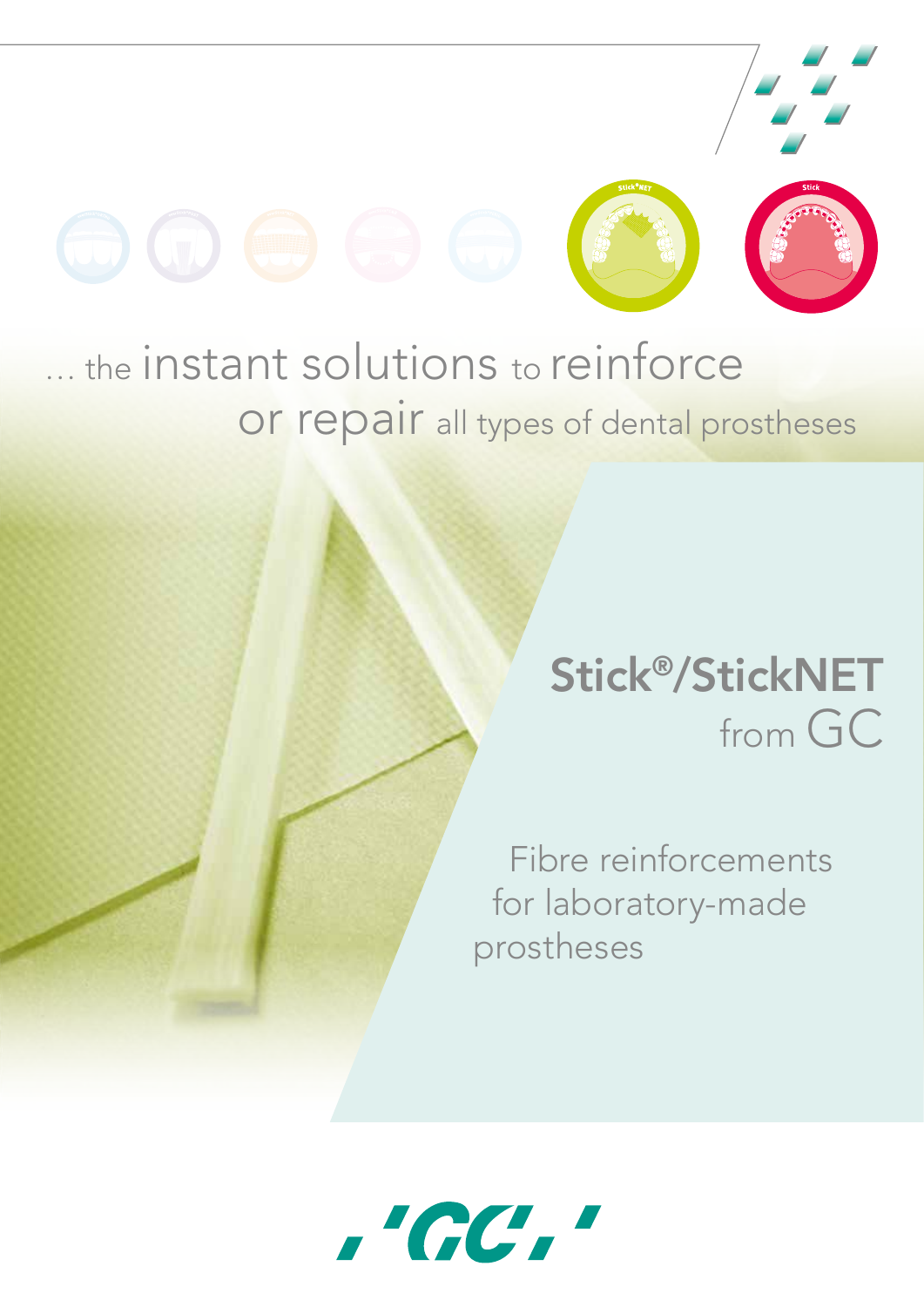### Two products to solve all your difficult cases and bring strength and durability



… the instant solution

to reinforce all types of laboratory-made bridges



- surface-retained bridges
- inlay & onlay bridges
- implant-supported bridges
- hybrid bridges
- temporary bridges
- new partial and full removable dentures





… the instant solution to reinforce crowns, veneers and removable dentures



#### • crowns

- post and core crowns
- veneers
- thin areas in removable dentures
- clasp areas in removable dentures

If you are looking for reliable techniques to strengthen your laboratory-made prostheses, Stick and StickNET fibres will become your products of choice for all your reinforcement and repair situations.

Extra strong

Multi-purpose

Easy to use

Reliable

Cost-effective

Scientifically proven



**IPN INSIDE**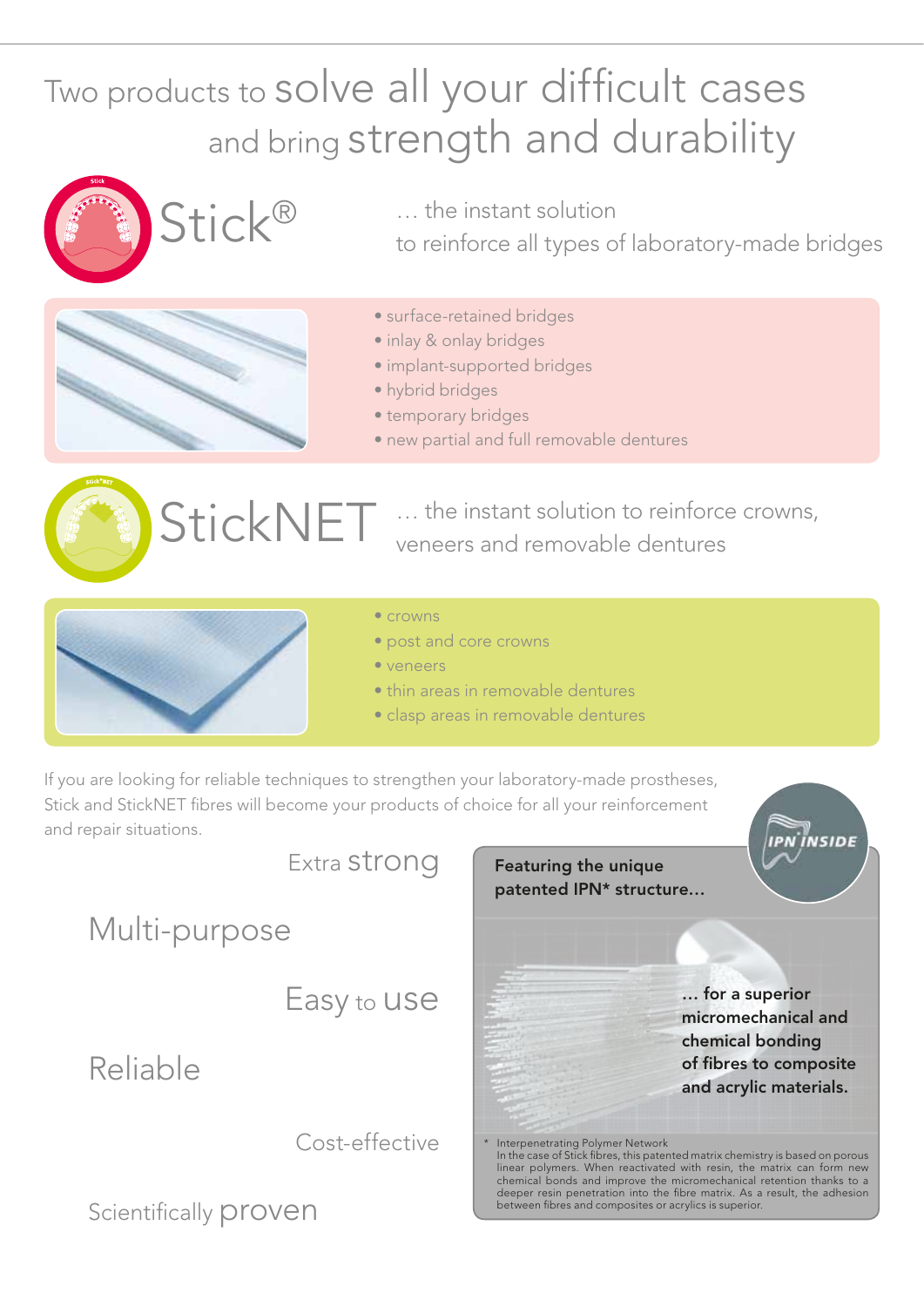

# Providing increased strength to a crown using StickNET



1. Remove undercuts using wax





2. Isolate the model 3. Wet the StickNET fibres with resin



4. Apply at least two layers of StickNET



5. Press the fibres in place using StickREFIX L and light-cure



6. Pressed StickNET fibres on the model



7. Trim the fibre frame Trim the fibre frame 1990 - 1991 - 1991 - 1991 - 1991 - 1991 - 1991 - 1991 - 1991 - 1991 - 1991 - 1991 - 1991<br>Using a diamond bur 1991 - 1991 - 1991 - 1991 - 1991 - 1991 - 1991 - 1991 - 1991 - 1991 - 1991 - 1991 - 1991 -





composite build-up